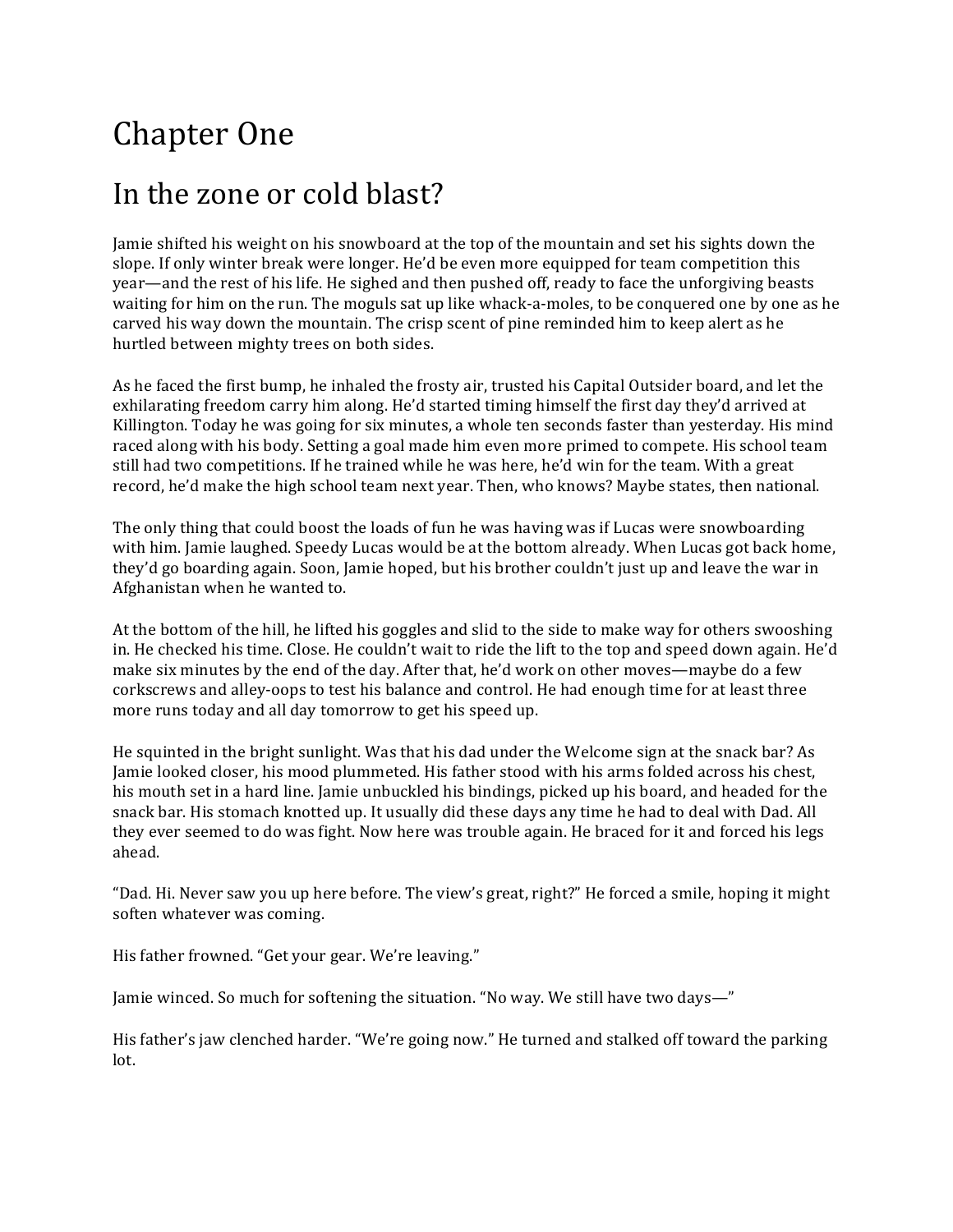Jamie's breath caught in his throat as he watched him go, then followed. "Dad, what happened? Did I do something wrong? Is Mom okay?"

Dad didn't answer. He reached their SUV and swiped the snowflakes off the windshield. Jamie fumbled his board onto the roof rack and locked up, then glanced back at the mountain and the lifts. A couple of kids he had snowboarded with the last few days were rocketing down the runs, laughing and probably planning where they'd get together later. He moved to grab his snowboard and run back. Let Dad go home if he wanted to. But Dad was double-checking the locks.

"They're secure," Jamie said, giving up hope of staying. "I'm not stupid."

Dad grabbed his arm and gave him a shove. "Just get in the car. We've got a long ride."

Jamie pulled away. "Okay, okay. Don't push me." His jaw tightened as he slid onto the back seat. It wasn't fair of his father to yank him off the slopes without telling him why. So much for his goal of speeding up by ten seconds and winning for his team. He forced a breath to carry his disappointment out the window and buckled his seat belt.

Dad got in the car but didn't start the engine. Instead, he announced, "I got a call from your science teacher." 

Jamie swallowed hard. "What did he want?" But he knew. He hadn't even looked at his science notes before the test he'd taken last week.

"Why didn't you tell us you failed the exam?"

The word *failed* hit him like a snowplow. "I didn't know I failed. It was hard. But I got some of the answers." Jamie couldn't believe Mr. J had called Dad over winter break when they weren't even in school. 

Dad started in on him again. Jamie tuned him out. He remembered hearing the word *remorse* on a TV series he liked. That's what was running through his head right now, regret and sorrow. Why hadn't he studied?

"Your teacher said you'll have to do a lot of extra work to pass the class. You have a greater chance of being left behind and repeating the year." His father shook his head. His disappointed expression said it all. Big surprise. Dad started the engine. "Buckle up. Mom's waiting at the condo."

Jamie did as he was told. Maybe the worst was over. But the silence that hung in the air between them as they drove to pick up Mom told him otherwise. How could he speed fearlessly down the steepest runs, flying over bumps and dodging other obstacles, and then be sitting with his dad, scared of his words?

Mom was waiting with their gear out front as they pulled up to the condo. Jamie hustled from the car to help load their bags. He yanked one up with both hands and flung it into the trunk.

Dad clapped a hand down hard on his shoulder. "Don't throw your anger around. You know why we're leaving early. You agreed to try harder in school, and you didn't follow through. You don't know how to focus."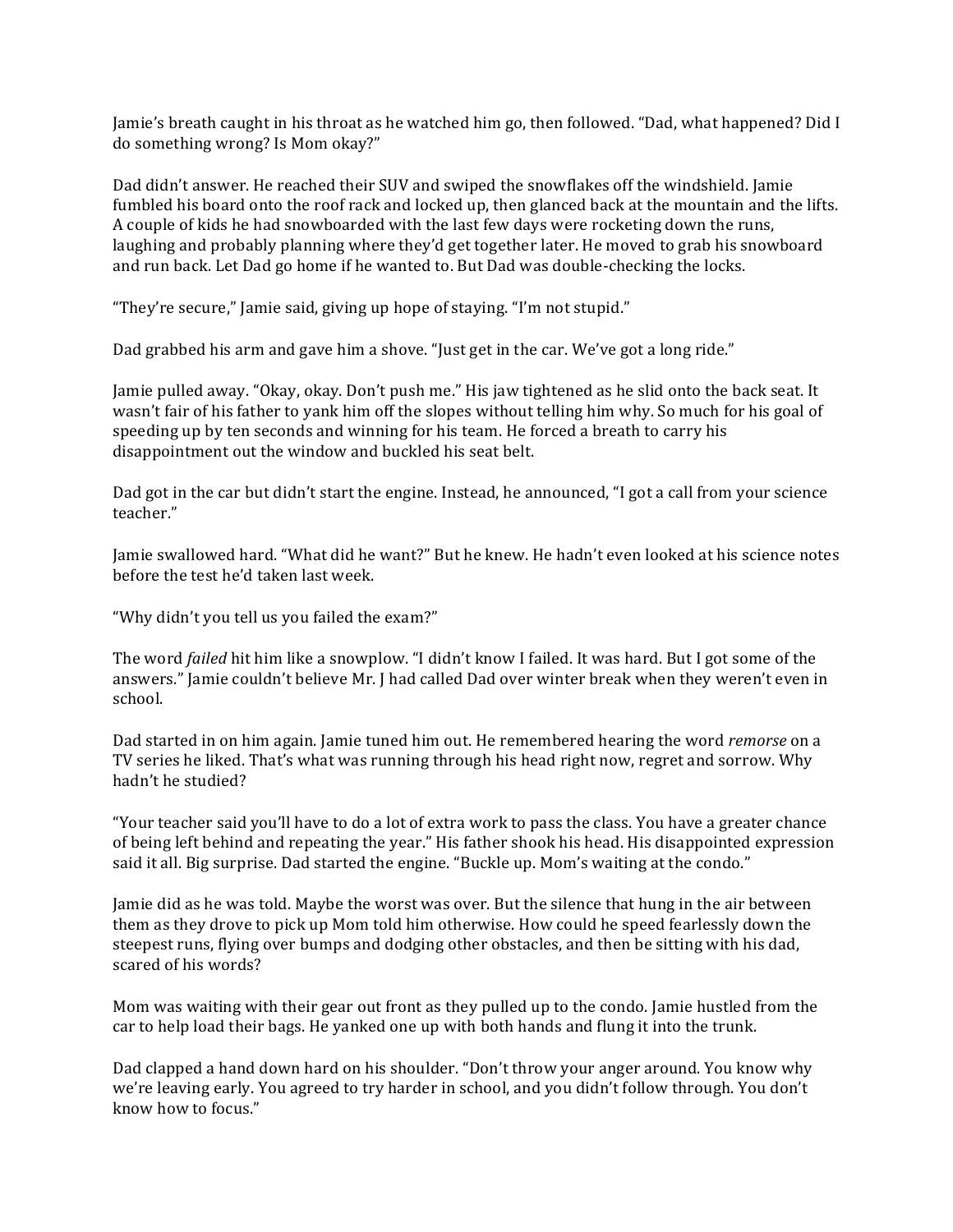Jamie fought down his anger. No use saying that his dad didn't understand anything about how all the pressure felt— pressure to be a good student, like his older brother, Lucas, hadn't been—as if he could make up for his brother's choices somehow. He couldn't have stopped Lucas from enlisting in the Marines and being sent to Afghanistan. Jamie's days got used up worrying about him. He missed his big brother so much. He also missed his dad, how he had been before all this. He used to make up games and play with them. Jamie remembered how he'd wait for Dad near the door to surprise him when he came home from work. Those days were gone. Now when Dad came home, he seemed worn out, his face always set in a frown. He was never in the mood to play.

Jamie slipped from his father's grasp and turned to his mother. "Anything else inside, Mom?"

"We're all set," she said and slid onto the front seat. "Thanks, Jamie." As she turned to face him, her forehead wrinkled. "You could have tried a little harder. You know that Dad and I are always available to help you with schoolwork."

Jamie nodded. He wanted to say, "Sorry, Mom. Don't be upset. I'll try harder," but this wasn't the time. He imagined a cartoon bubble over her head, describing him: *Dork*. Or maybe *Loser*. No. That's how *he'd* describe himself. Mom wouldn't. He squinted and pictured what she might imagine—him struggling to hold off an avalanche of empty homework sheets about to cover him. That was more likely how she saw him. In his imagination, the avalanche wasn't soft and fluffy and fun to play in like snow. Instead, hard-edged sheets of paper cut into him.

As Dad put the car into drive, Jamie cracked open his window. He watched the Killington Ski Resort sign get smaller until it disappeared as they turned the corner.

Down. Up. Down. Up. Cold air blasted him from the window he opened and shut with the electronic button. Con- trolling other things in his life with a button would be great. Like school. And Dad. And all that pressure.

"You okay back there?" Mom called as they turned onto the highway.

Jamie, lost in his made-up game Escape Out the Window, nodded absentmindedly.

"Answer your mother!" His father's command jolted him back to attention. "And stop fiddling with the window."

Jamie banged his head on the back of the seat. "Yeah, I'm okay." Then he added, "Mom."

Jamie knew his dad only wanted to hear that he was okay doing what his dad had said: "Get your grades up," and "Apply yourself in school," whatever that meant. He might do what he had to in school if Dad would only stop bugging him. No matter how badly he wanted to, Jamie couldn't argue back or tell Dad that he could probably do the work but that Dad's hounding always stopped him. Nothing he did seemed to please his father, so why even try with grades? But if he said any of this, Dad wouldn't really listen. He'd just start lecturing him again about focusing, how Jamie had lost his way in school, and that everything he did now would impact his future. Forget about telling Dad that maybe college wasn't for him. His father would go ballistic, just like he had with Lucas whenever Lucas did something Dad didn't like.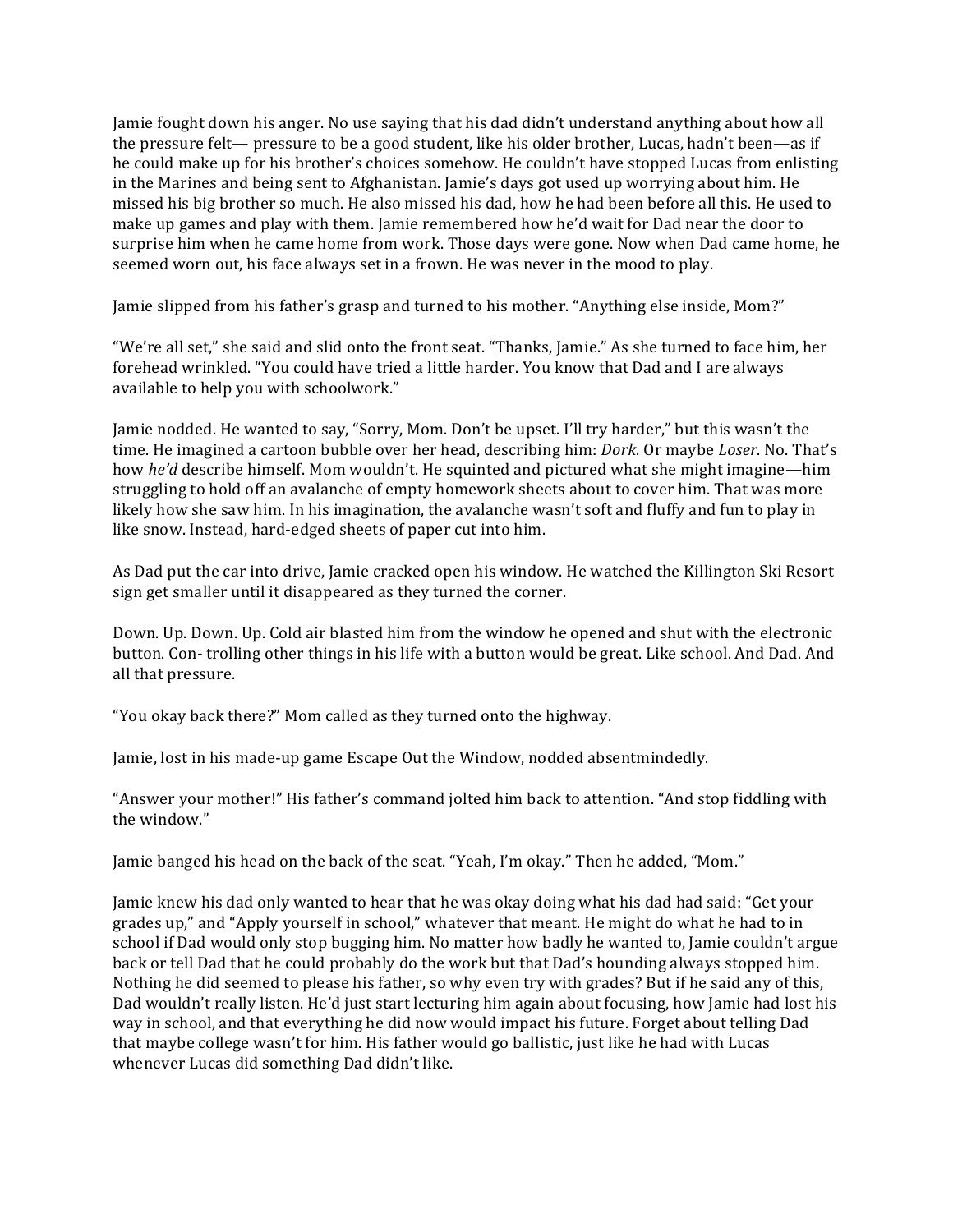Mom changed the subject, and Jamie hunched down in his seat. Maybe if Dad couldn't see him in the rearview mirror, he'd forget Jamie was back there for the next two hours as they drove home to Albany. He let out a sigh of disappointment as reality set in. The perfect temperature and powdery snow here almost guar- anteed to advance his speed and moves on the slopes. No longer. Two whole days when he was supposed to be boarding, wasted because of a stupid science test. No one to blame but himself. Dad was right. He'd made an agreement with his parents that he'd work hard this semester. In exchange, they'd agreed to take him snowboarding for February mid-winter break. He should have studied for the test, but he'd been so keyed up about the trip that he couldn't concentrate on stupid science and memorizing chemical formulas. Who cared about chemicals? Now he'd have to bust his butt the rest of the year.

Another day on the slopes would have helped his racing time. But Jiminy Peak wasn't far from home. He could always take the bus there on Saturdays to get in some last-minute prac- tice. Maybe he'd go tomorrow or Sunday, if he could talk Dad into letting him.

He reached over and pressed the window up-down button again. Air blasted in. His mom glanced back. Her eyebrows shot up.

"Sorry. Guess I was on automatic." Jamie shook his head at his lack of control. Maybe Dad was right. He had to pull it together.

He was 99 percent ready for the last two school snowboarding competitions. High school could be a new start. He had tried to be interested in school this year, but schoolwork bored him. Nothing he was expected to learn had anything to do with his life or his future. He didn't have a clue what he wanted to do, except for following the snow. That could take him out West someday, where he could get a job at a ski resort and be out on the mountain as much as he wanted.

"You know, Jamie," his father called out, interrupting his daydream, "if your brother had applied himself, college could have—"

Jamie bolted up in his seat. "Geez, Dad! Leave Lucas out of this. It has nothing to do with him. He didn't want to go to college. And don't worry about me graduating. It's only eighth grade, and I still have four months till the end of the year."

"Jim, please. Let him relax a bit." His mother intervened at the right time, but his dad went on.

"No, Grace. He has to hear this." His father adjusted the rearview mirror locking onto Jamie's eyes. "You can't expect to get on in life by waiting till the last minute to get down to business," his father scolded. "The world doesn't reward procrastinators. You have to focus."

Mom reached over and patted Dad's arm. "Jim, that's enough for now."

Jamie balled his fists, irritated that he had upset Mom, who usually took his side when Dad was being unreasonable. "I don't expect the world to reward me, Dad." If he had to say what hurt him most about his dad's opinions and predictions it would be the way he said them, like a drill sergeant to a dumb soldier. If he had a dollar for every time his dad told him to focus, he'd be snowboarding on a three-thousand-dollar Channel Sports CC.